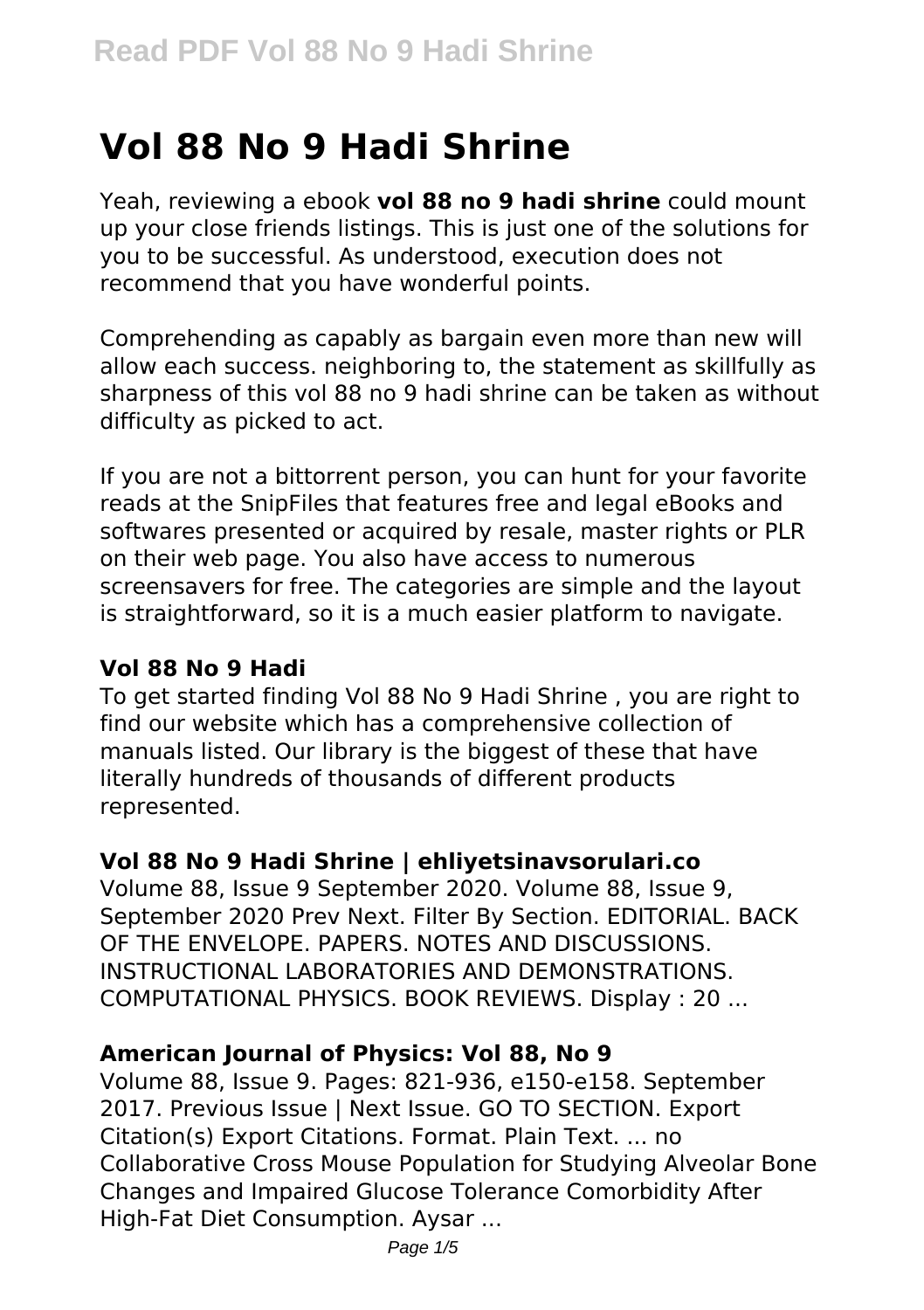# **Journal of Periodontology: Vol 88, No 9**

Functional hemodynamic parameters, bone mineral density (BMD) in the lumbar spine and femoral neck and the serum levels of matrix metalloproteinase-9 (MMP-9), tissue inhibitor of metalloproteinase-1 (TIMP-1), MMP-9/TIMP-1 complex, C-terminal telopeptide of collagen type 1 (CITP), and endothelin-1 (ET-1) were determined in 27 high-risk IPAH patients and 30 healthy volunteers.

#### **Vol 88, No 9 (2016)**

Vol 99, 2020 Vol 98, 2019 Vol 97, 2018 Vol 96, 2017 Vol 95, 2016 Vol 94, 2015 Vol 93, 2014 Vol 92, 2013 Vol 91, 2012 Vol 90, 2011 Vol 89, 2010 Volume 88, 2009 Vol 87, 2008 Vol 86, 2007 Vol 85, 2006 Vol 84, 2005 Vol 83, 2004 Vol 82, 2003 Vol 81, 2002 Vol 80, 2001 Vol 79, 2001 Vol 78, 2001 Vol 77, 2001 Vol 76, 2000 Vol 75, 2000 Vol 74, 2000 Vol 73, 1999 Vol 72, 1999 Vol 71, 1998 Vol 70, 1998 Vol ...

#### **Applicable Analysis: Vol 88, No 9**

Trace-Level Potentiometric Detection in the Presence of a High Electrolyte Background; NH2OH–HCl-Mediated Umpolung α-Methylsulfonylation of α-Sulfonyl Ketones with Methylsulfoxides: Synthesis of α,β-Bis-sulfonyl Arylketones

# **Analytical Chemistry | Vol 88, No 9**

Coverage: 1900-2014 (Vol. 1, No. 1 - Vol. 114, No. 12) Moving Wall: 5 years (What is the moving wall?) The "moving wall" represents the time period between the last issue available in JSTOR and the most recently published issue of a journal.

# **Vol. 88, No. 9, Sep., 1988 of The American Journal of ...**

Academic Medicine, a peer-reviewed monthly journal, serves as an international forum for the exchange of ideas and information about policy, issues, and research concerning academic medicine, including strengthening the quality of medical education and training, enhancing the search for biomedical knowledge, advancing research in health services, and integrating education and research into the ...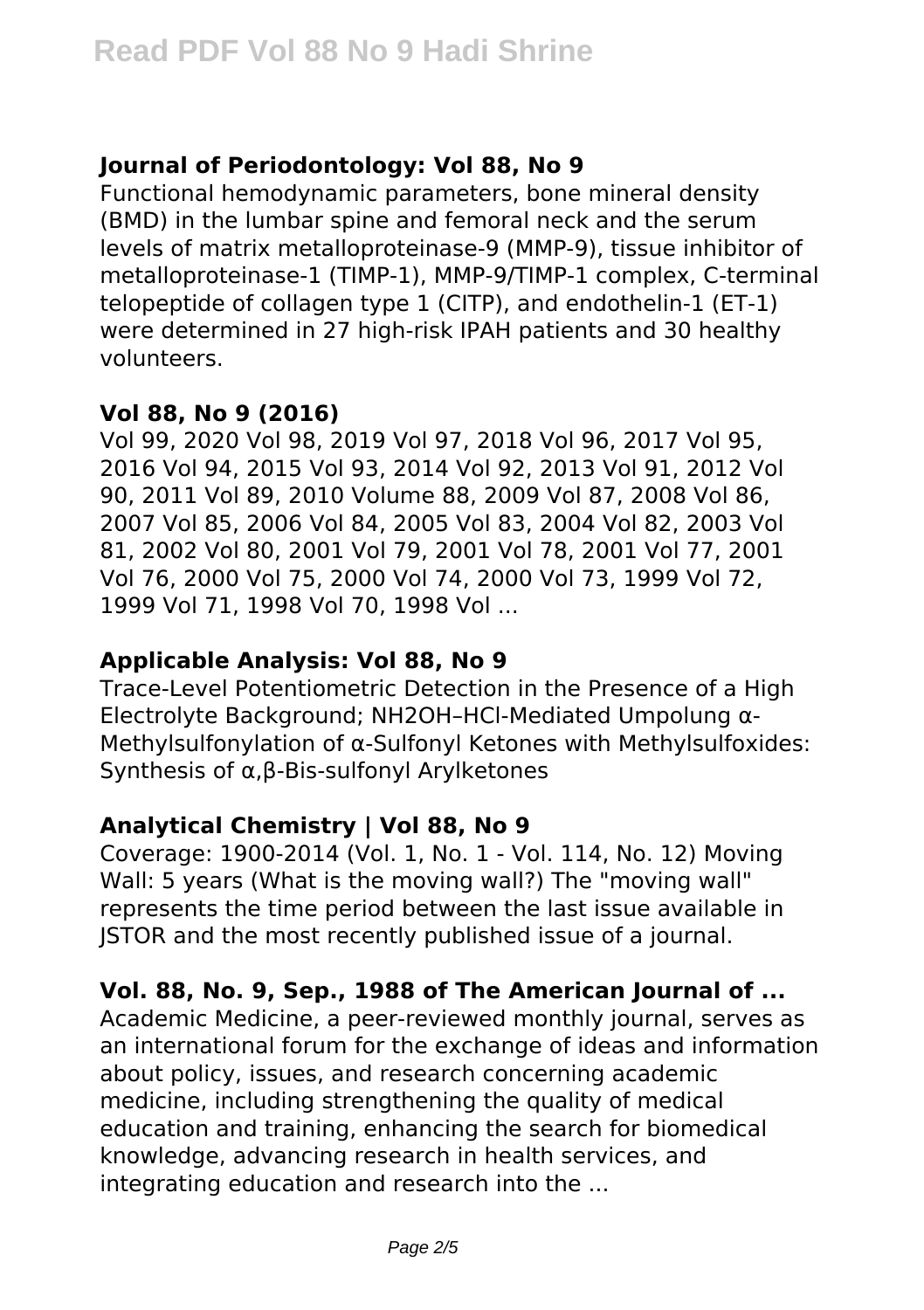#### **September 2013 - Volume 88 - Issue 9 : Academic Medicine**

The cross-talk between amino acids present in a protein cavity coordinates ligand binding by coupling its residue motions. A new approach termed e nergetic cont ributions of a mino acid residues and its possible c ross‐ t alk (ECONTACT) is proposed to capture the cross‐talks, which is modeled using joint probability density function. The top two cross‐talks corroborates with the ...

#### **Proteins: Structure, Function, and Bioinformatics: Vol 88 ...**

Vol 88 No 9 Hadi Shrine Getting the books vol 88 no 9 hadi shrine now is not type of challenging means. You could not abandoned going similar to books gathering or library or borrowing from your connections to contact them. This is an utterly simple means to specifically get guide by on-line. This online revelation vol 88 no 9 hadi shrine can ...

#### **Vol 88 No 9 Hadi Shrine - antigo.proepi.org.br**

Transanal total mesorectal excision for locally advanced pT4b rectal cancers. Chun Han Nigel Tan MBBS, MRCS (Edin) Kuok Chung Lee MBBS, MMed (Surgery), FRCSEd (Gen Surg)

# **ANZ Journal of Surgery : Vol 88 , No 9**

The British Editorial Society of Bone & Joint Surgery, 22 Buckingham Street, London WC2N 6ET +44 (0) 20 7782 0010

#### **The Bone & Joint Journal | Vol 88-B, No 9**

Inside Cover on Vol. 88, No. 9; Volume 88, Issue 9, September 2015 Add to Favorites View Abstracts Download Citation Email Select All. 1171 – 1200. Award Accounts Nanospace Materials Open Access. The Chemical Society of Japan Award for Young Chemists for 2013. Templated ...

# **Bulletin of the Chemical Society of Japan: Vol 88, No 9**

William G. (Bill) Fahrenholtz, JACerS editor-in-chief, is Curators' Distinguished Professor of Ceramic Engineering at Missouri University of Science and Technology, specializing in processing, characterization, and thermodynamic analysis of ceramics. An ACerS Fellow, he has been involved for more than 30 years and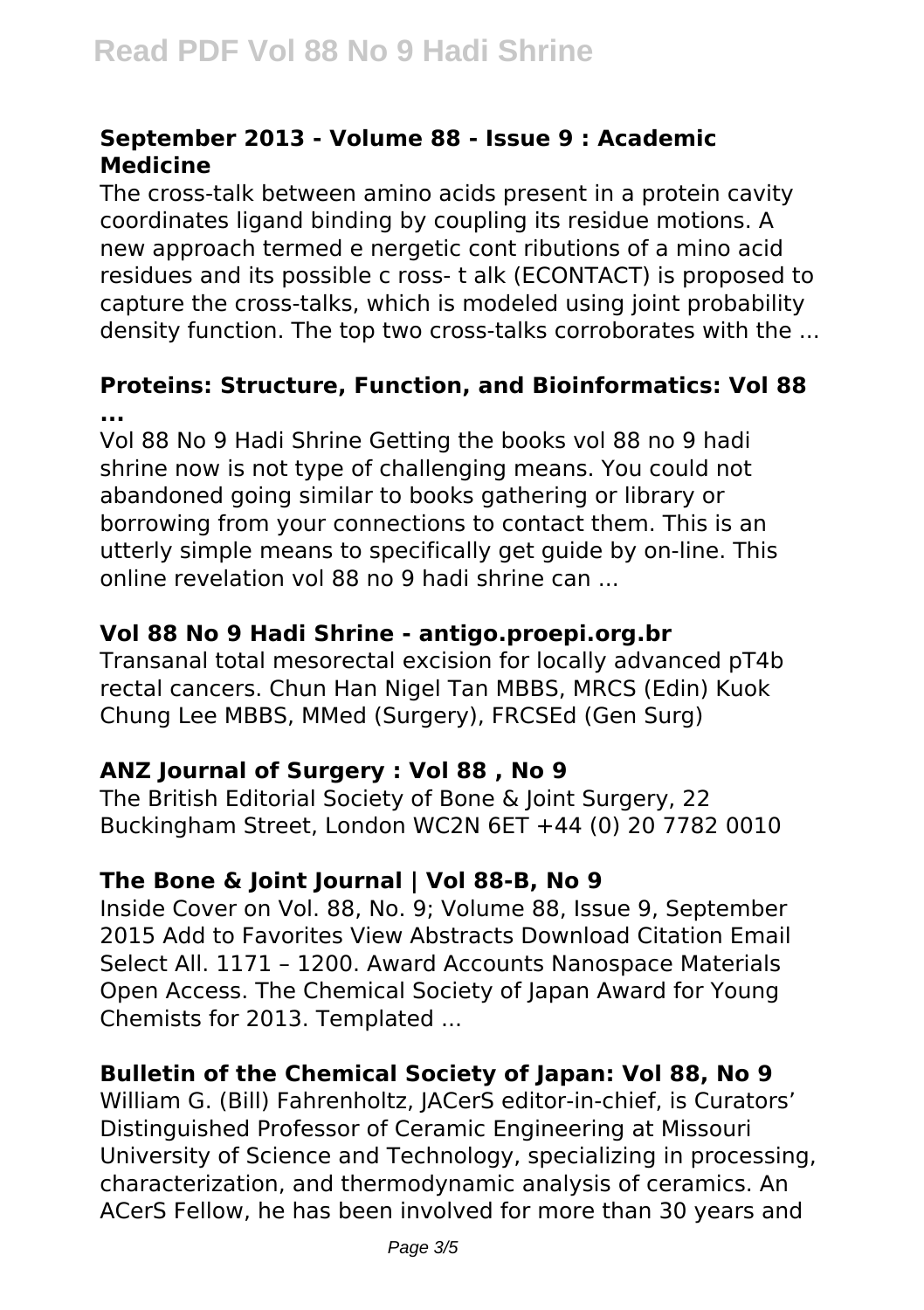previously chaired the ACerS Publications Committee.

## **Journal of the American Ceramic Society: Vol 88, No 9**

The mean duration of Grade 3–4 neutropenia was shorter in the morning treatment arm  $(5.3 \pm 0.4 \text{ vs. } 6.5 \pm 0.3 \text{ days. } P =$ 0.017), but there were no differences related to the number of febrile neutropenic episodes or the duration of antibiotic administration.

#### **Cancer: Vol 88, No 9 - Wiley Online Library**

Cover image: A northern giant petrel displays agonistic behaviour while feeding on a seal carcass at South Georgia, Antarctic. Gianuca et al. showed that giant petrels – strongly sexually size‐dimorphic birds – present sex‐specific demographic responses to environmental drivers (i.e. seal carcasses, climate and fisheries).

### **Journal of Animal Ecology: Vol 88, No 9**

Description: Published by the Botanical Society of America continuously since 1914, the American Journal of Botany (AJB) is the Society's flagship research journal.AJB publishes peerreviewed, innovative, significant research of interest to a wide audience of scientists in all areas of plant biology (e.g., biodiversity, structure, function, development, genetics, evolution, reproduction ...

#### **Vol. 88, No. 9, Sep., 2001 of American Journal of Botany ...**

Volume 88, Issue 9 September 2017. Volume 88, Issue 9, September 2017 Filter By Section. INVITED REVIEW ARTICLE. ARTICLES. Optics; Atoms and Molecules; Spectroscopy; Photon Detectors. Particle Sources, Optics and Acceleration; Particle Detectors. Nuclear Physics, Fusion and ...

# **Review of Scientific Instruments: Vol 88, No 9**

Volume 88, Issue 9 > 10.1119/10.0001388 Prev Next. No Access. Published Online: 19 August 2020 Accepted: May 2020. The paradox of the tight spiral pass in American football: A simple resolution American Journal of Physics 88 ...